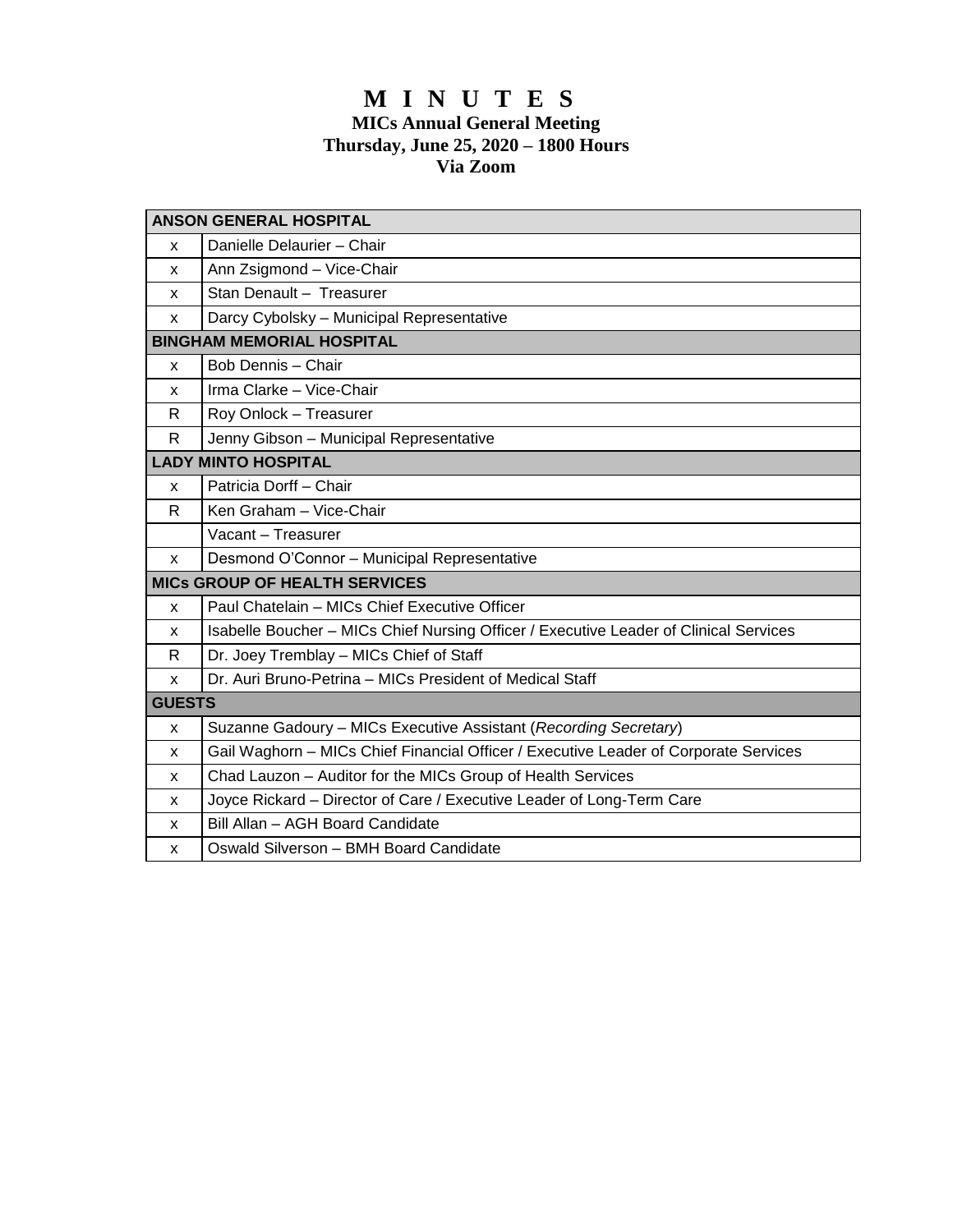#### **1. CALL TO ORDER**

B. Dennis called the meeting to order

#### **2. WELCOMING REMARKS OF THE CHAIR**

 B. Dennis welcomed everyone and thanked them for coming out. He went on to state some housekeeping items.

### **3. CONFIRMATION OF QUORUM**

It was recorded that there was a quorum.

### **4. NOTICE OF MEETING**

- As per Article 3.3 of the Corporate By-Laws, notice of the Annual meeting was published in the Cochrane Times-Post and the Enterprise on June 11 and June 18, 2020 and posted on the MICs website on June 19, 2020.
- In addition, notices were e-mailed to all of the Corporate Members on May 28, 2020.
- Therefore we have satisfied the notice requirements for the Annual Meeting of the Corporation as required in the By-laws.

# **5. INTRODUCTION OF BOARD MEMBERS**

- The chair asked the members in attendance to introduce themselves.
- The chair invited Paul Chatelain to introduce Joyce Rickard, Director of Care/Executive Lead of Long-Term Care for the MICs Group of Health Services.

### **6. PRESENTATION**

 Paul introduced Joyce Rickard, MICs Director of Care to make a presentation on how the pandemic impacted South Centennial Manor and the lessons learned from it.

### **7. MINUTES OF PREVIOUS MEETING**

7.1 Minutes of the MICs Corporation meeting held June 26, 2019 were provided for information.

Chair asked if there were any errors or omissions.

Hearing none, the Motion was declared.

**THAT** the MICs Board of Directors approve the minutes of the Corporation meeting held June 26, 2019 as presented.

### **8. BUSINESS ARISING FROM MINUTES**

There were no items of business arising from last year's Annual meeting.

### **9. REPORTS OF THE CHAIRS**

The Chairs' reports were provided in the Annual Report.

### **10. REPORT OF THE CHIEF EXECUTIVE OFFICER**

- The CEO Report was provided in the Annual Report.
- Paul addressed the assembly and highlighted the key achievements of the last fiscal year.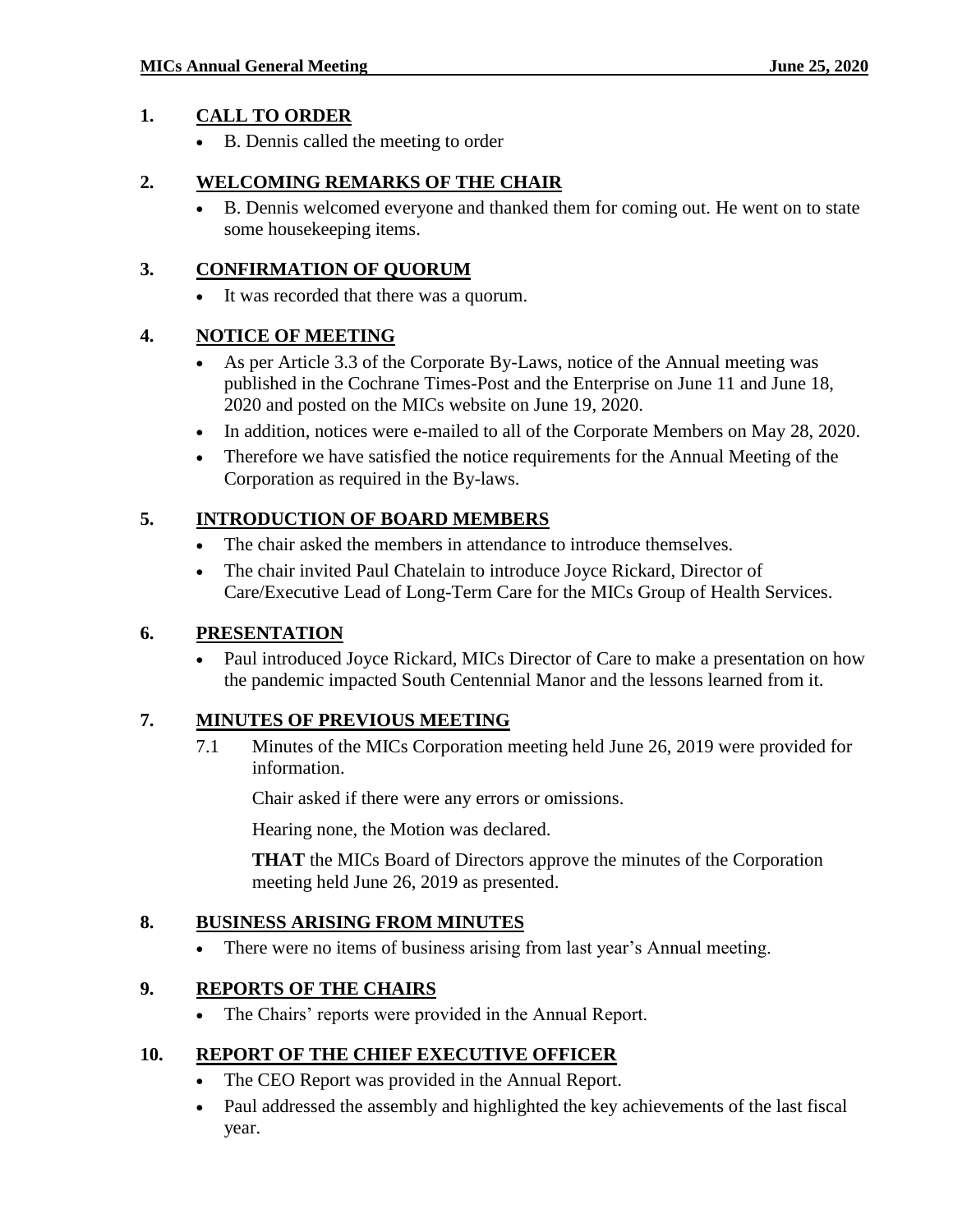- COVID-19 did not really affect us until late March and we realized many great accomplishments over the course of the 2019-2020 fiscal year which is summarized in the Annual Report
- Last year we welcomed Ken Graham to the Lady Minto Hospital Board of Directors and Dr. Tremblay as the MICs Chief of Staff
- We now have a solid and experienced Executive Team with the addition of Joyce Rickard as MICs Director of Care
- We completed our second year of our strategic plan 2022; our focus has been on person-centered care, specifically seniors, patients and staff; we still have a lot of work to do; the strategic plan was put on pause in the past few months due to COVID
- We partnered with the three municipalities last year to develop a physician recruitment strategy
- We continue to strengthen our working relationship with the MOHLTC and the NELHIN now called Ontario Health North and working closely with our other community partners including hospitals
- Continue to work with the fundraising committee for the redevelopment of the manor
- Honeywell solutions on energy efficiency renewal program to save on utilities
- Balanced our finances this year
- We met many of our targets identified in our Quality Improvement Plan both in acute care and long-term care; we accomplish all of these as a team
- Sincere appreciation and thanks to outgoing board members Stan Denault, Irma Clarke and Roy Onlock

### **11. REPORT OF THE CHIEF NURSING OFFICER**

The Chief Nursing Officer's Report was provided in the Annual Report.

### **12. REPORT OF THE DIRECTOR OF CARE**

The Director of Care's report was provided in the Annual Report.

# **13. REPORT OF THE CHIEF OF STAFF**

 The Chief of Staff's report was provided in the Annual Report. Motion: That the reports of the Board Chairs, Chief Executive Officer, Chief Nursing Officer, Director of Care and Chief of Staff are approved as presented. Moved by: D. O'Connor Seconded by: P. Dorff Carried.

### **14. REPORT OF THE AUDITOR**

Chad Lauzon presented the summary financial statements for the year ending March 31, 2020 for all three sites which were provided for information in the Annual Report.

The Audited Financial Statements are available for viewing on the MICs website.

Motion: approval of the Auditor's Report

Moved by: S. Denault Seconded by: P. Dorff

Be it resolved,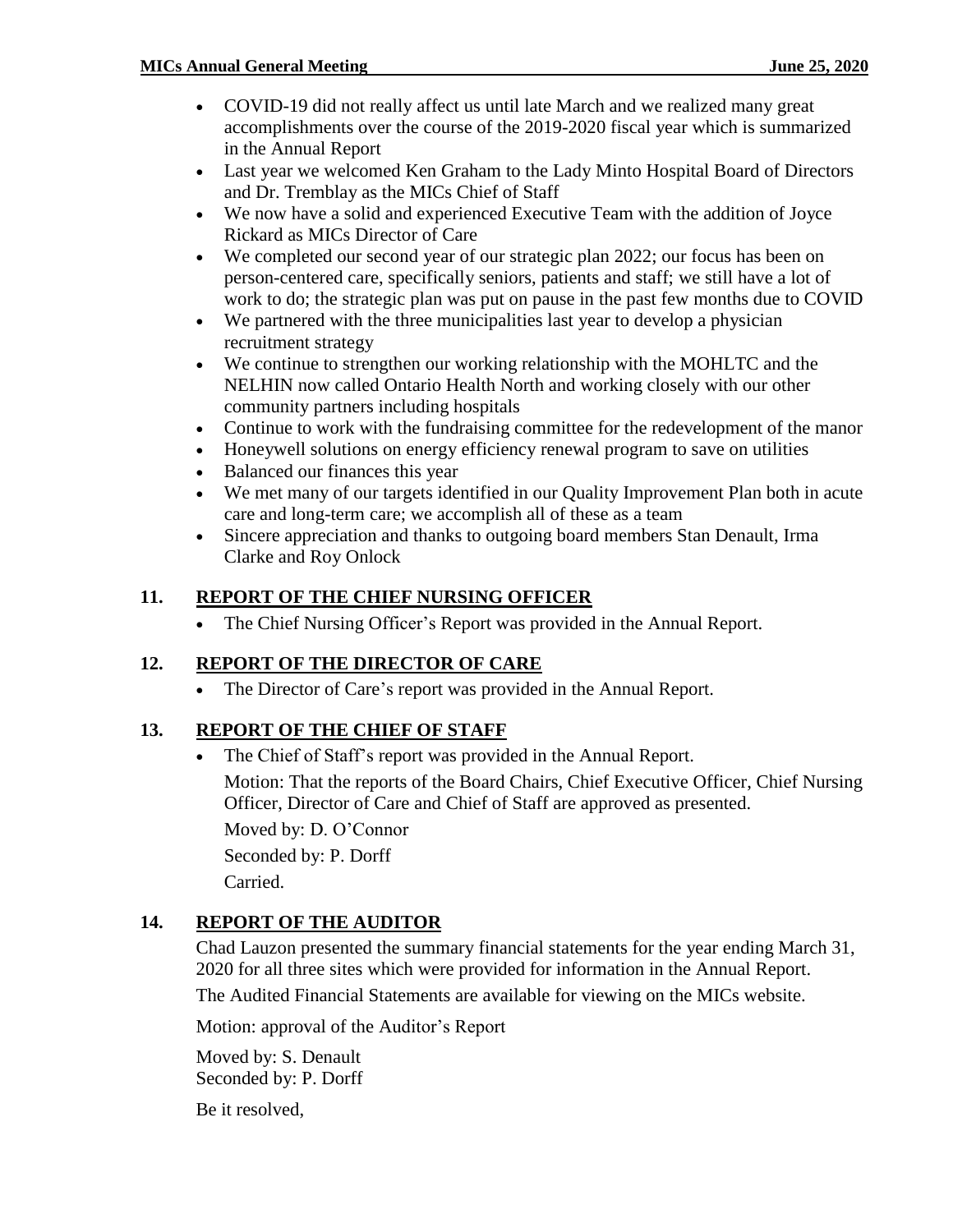**THAT** the MICs Board of Directors approve the Auditor's Reports for Anson General Hospital, South Centennial Manor, Bingham Memorial Hospital, Lady Minto Hospital and Villa Minto ending March 31, 2020 as presented.

Carried.

### **15. APPOINTMENT OF AUDITOR**

Motion:

Moved by: S. Denault Seconded by: D. O'Connor

Be it resolved,

**THAT** Baker Tilly HKC, Chartered Accountants be re-appointed as the auditors for the fiscal year 2020-2021 as recommended by the MICs Audit and Finance Committee. Carried.

# **16. ELECTION OF GOVERNORS TO THE BOARD**

- The Nominating Committee recommends the following: Bob Dennis be re-elected to the BMH Board of Governors for a one-year term Oswald Silverson be elected to the BMH Board of Governors for a three-year term Bill Allan be elected to the AGH Board of Governors for a three-year term
- There being no other Nominations, the following motion was proposed:

**THAT** the slate of nominations be approved by acclamation.

Moved by: A. Zsigmond Seconded by: D. Delaurier Carried.

### **17. CLOSING REMARKS**

- The CEO responded to the following questions that were submitted prior to the meeting.
	- 1. Is the South Centennial Manor still operating in a financial deficit? If so by how much and what are the plans to reverse it?
		- o Yes, it is. SCM was in a \$710,000 deficit in 2020 and \$680,000 in 2019; the plan is to hire more staff to reduce overtime; overtime and sick leave are real challenges at SCM; another challenge is we have pay unionized wages in Long-Term Care homes and the funding never matches the unionized wages being paid; revenues are stable but preferred accommodation is a challenge to collect; once we move to a 96-bed facility, we should be operating in a breakeven position; we hope it will help us to repay the debt when we move to the new home.
	- 2. Please publish a document identifying what 'the SCM redevelopment project is', what stage it is at, and what provincial government approval has been received to date?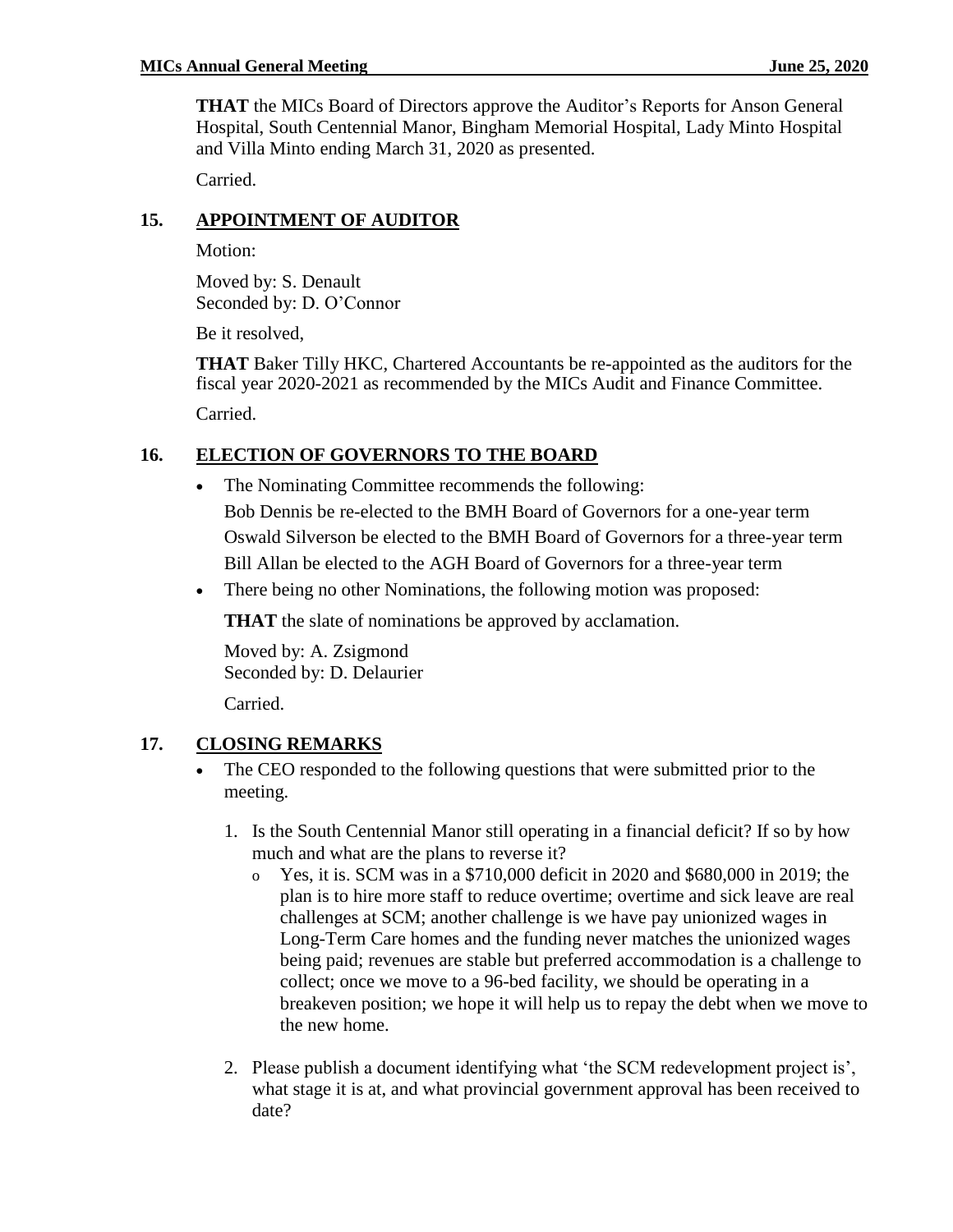- o Manor has already been approved for 69-beds in April 2016; after extensive soil testing and other engineering testing, the plan was to relocate the home to a new site because building on the current site would sink into the ground; we spent a lot of time exploring options; the land behind the hospital was an option and we had to negotiate with the town of Iroquois Falls; it will need to be severed from the town; we hope to relocate there in the future; there will be financial efficiencies with a 96-bed facility; board approved the submission of the application to the ministry; the application was approved by the board last night and will be submitted to the Ministry of Health; we will be doing extensive communication around this; it will likely take some time to hear back from the ministry due to COVID; there has been a lot of discussion as to the design manual being redone; there will be a public consultation meeting since we're moving sites and increasing the beds
- 3. Will the board continue to be the self-reappointment process versus that of a publicly open and democratically elected board?
	- o Board membership has always been a publically open democratic process; we publish an ad for board membership in the newspapers; anyone can apply and all applications are reviewed; selected board candidates are required to participate in an interview process; almost every hospital in Ontario has adopted a skills-based board; this is the best practice and guarantees a better fit for the board.
- 4. Will the public ever have any public board input towards the current privately run Iroquois Falls Family Health Team?
	- o We don't run the IFFHT; that comment should be made to Dr. Chiang
	- o Dr. Bruno stated that they have an Advisory Committee; she is not sure if they will go back to the way things were before
- 5. The Town of Iroquois Falls is not a funding agency, why does the board continuously look to the Town of Iroquois Falls for funding?
	- o The town of Iroquois Falls has generously allocated funds to the South Centennial Manor Redevelopment; we need the support of the town especially with the building of the new manor; in many other communities in Ontario, the municipalities are partners with their hospitals; it's a community responsibility to have a long-term care home; it will create employment for the municipality; the LMH municipal rep stated that the three municipalities want to work together in order to do something positive for the region; all three municipalities need to follow MICs' lead and partner together in order to attain financial efficiencies; we need to continue advocating for more funding and more support from the ministry
- B. Dennis thanked everyone for coming out.

#### **18. ADJOURNMENT**

Motion to adjourn: Moved by: A. Zsigmond Seconded by: I. Clarke